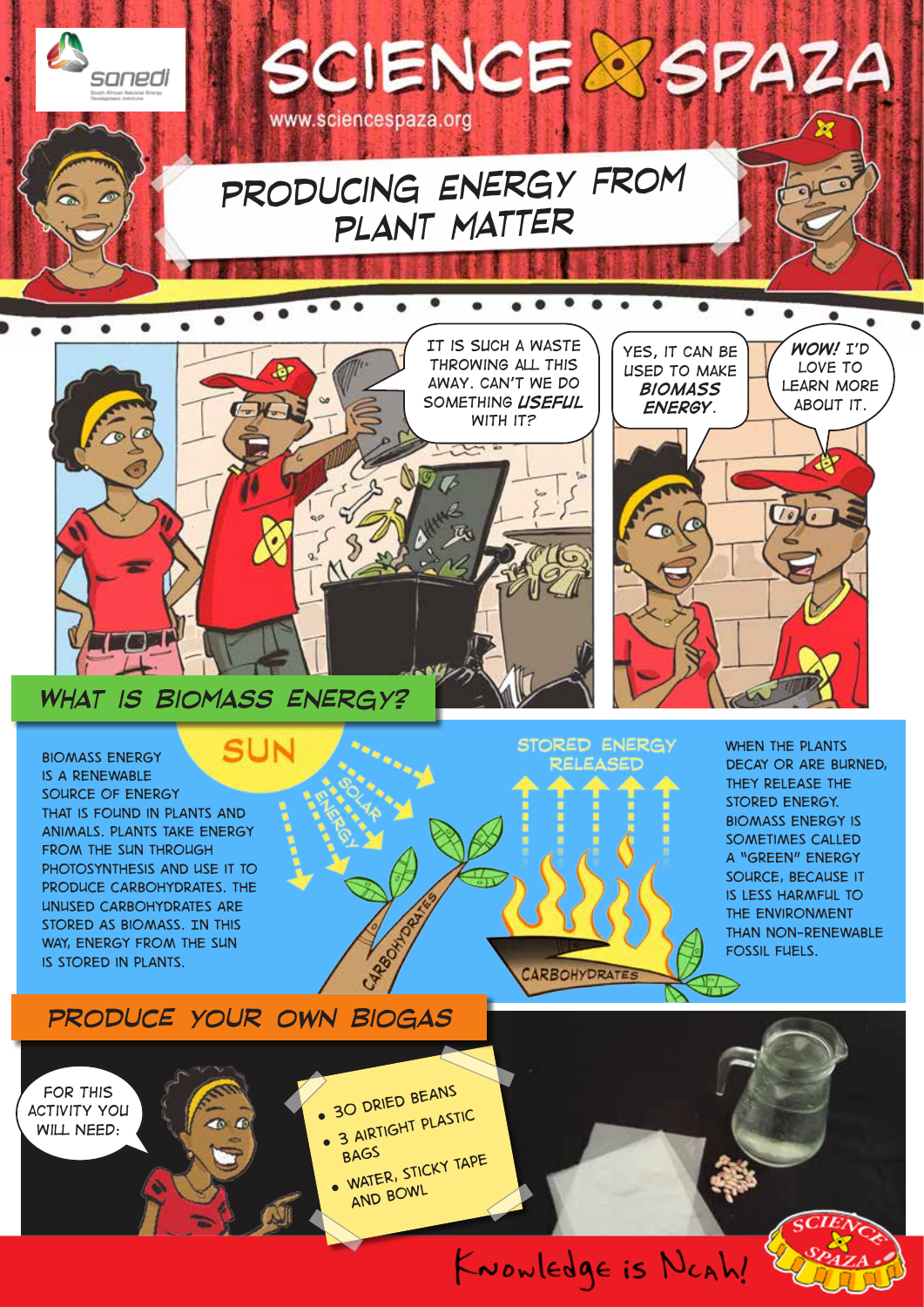#### *What to do:*

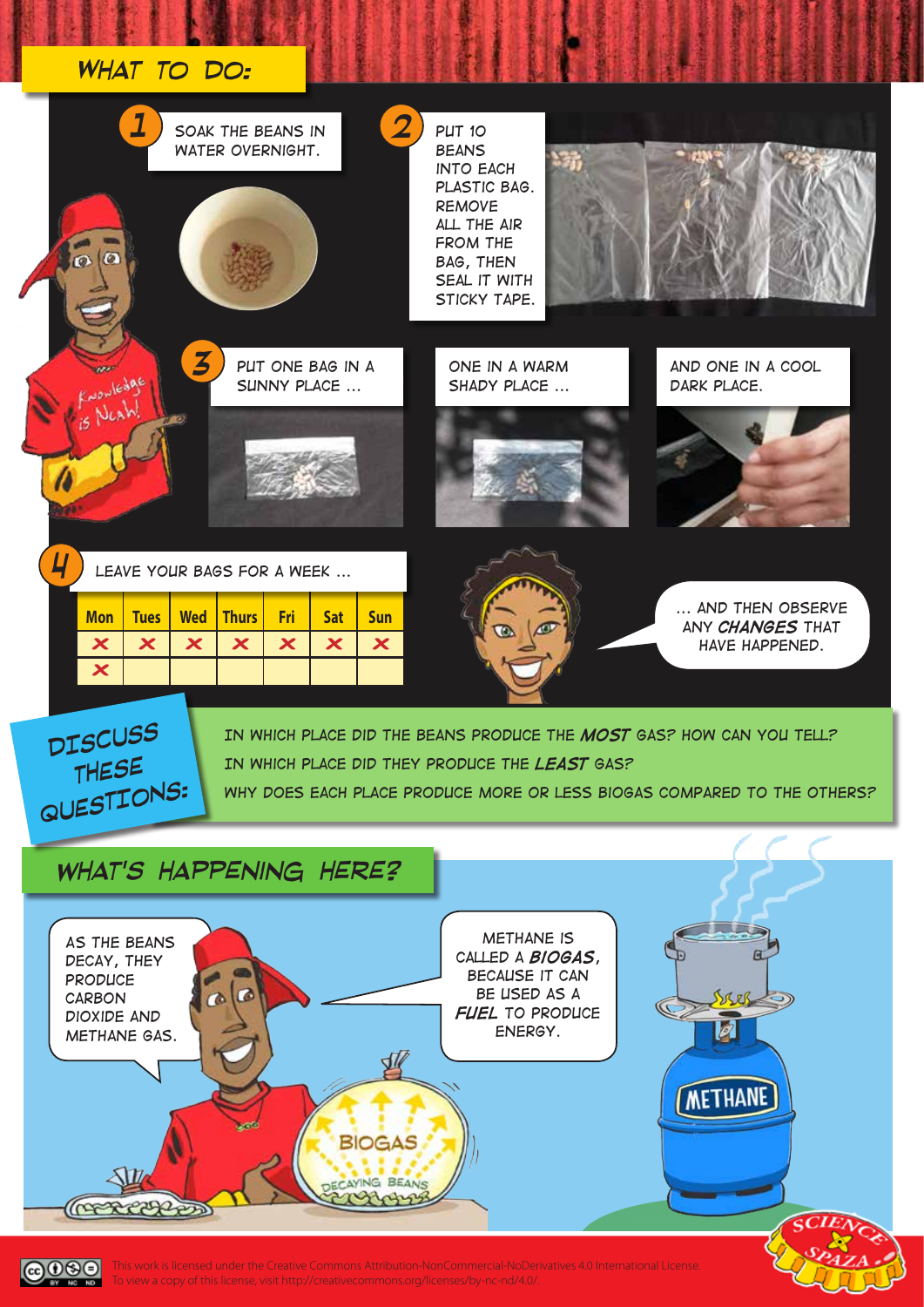# *Biomass energy in South Africa*

*South Africa has a wide range of biomass energy projects. For example, a biomass energy plant has been built near Mkuze, where sugarcane tops and leaves are burnt to produce electrical energy.* 



MM

**BIOMASS** PLANT

000

chan

*In a biodigester organic waste decays and produces biogas. The gas is collected through pipes and used as a fuel to produce heat.*

*Biogas is given off whenever organic waste products decay. So rubbish can be used to produce energy because it contains a lot of organic waste.*



*How "green" is biomass energy?*

*When biomass is burnt to produce energy, this can produce harmful air pollution and greenhouse*  GASES. THE *production of biomass energy* 

> *must therefore be carefully managed.*



*biomass energy sounds like such a fantastic solution for our energy needs ... what could possibly go wrong??*

*If too much land is used to grow crops for biofuels, this could damage natural ecosystems. More water will be used and there will also be less land available to grow food. This will make our food prices increase.* 

### *puzzle your mind!!!*